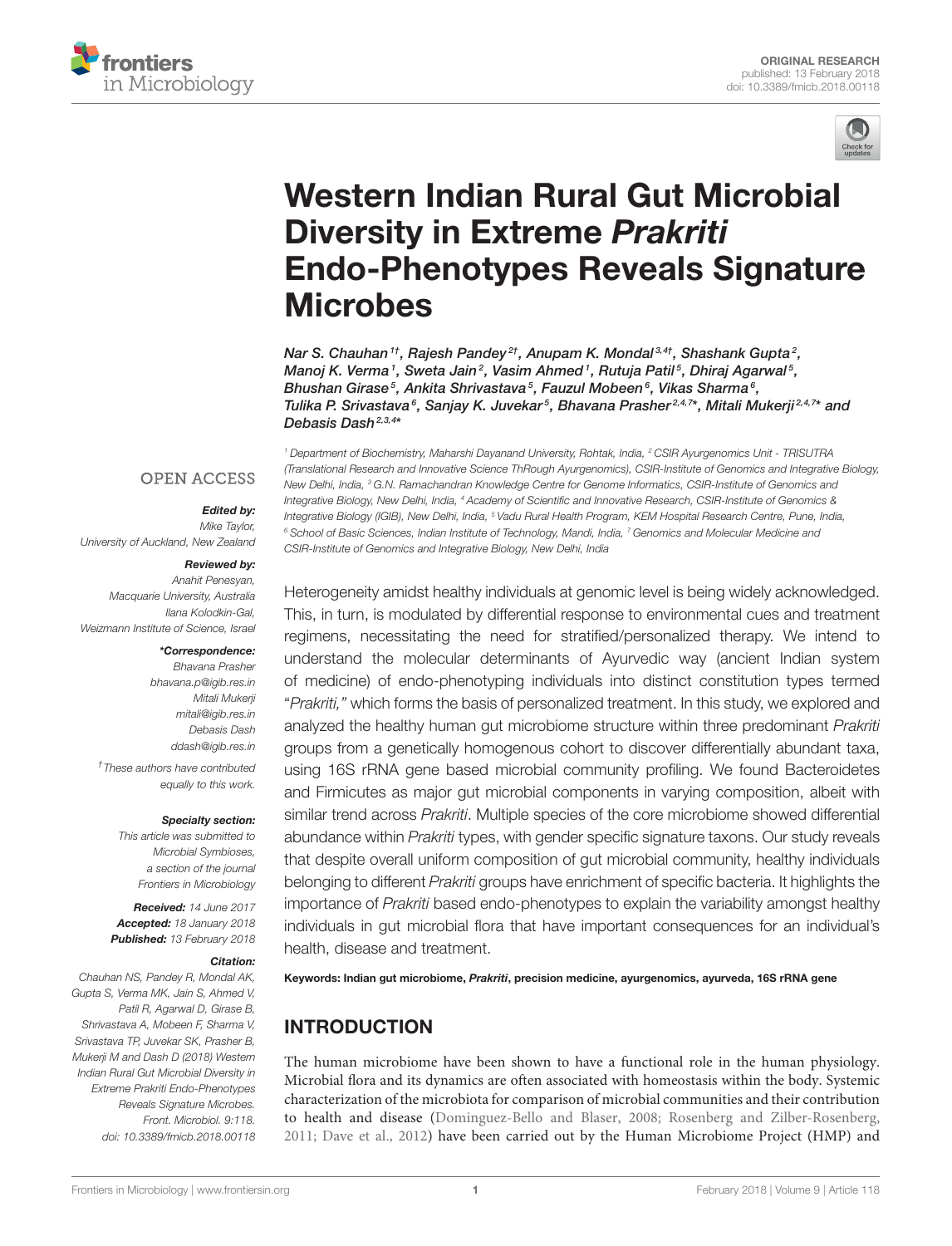Metagenomics of the Human Intestinal Tract (MetaHIT) consortium. These studies have provided insights into the composition of microbial community at various anatomical sites (Human Microbiome Project Consortium, 2012; Parfrey and Knight, 2012). The human microbiota has co-evolved closely with its host (Yatsunenko et al., 2012; Moeller et al., 2016) and is modulated by intrinsic and environmental factors. Recent studies have indicated that health and predisposition to various non-infectious diseases of humans are also determined by the genes coded by resident microbiome (Albenberg et al., 2012; Cho and Blaser, 2012; Gordon et al., 2012; Zhang et al., 2015). It is appreciated now that an understanding of human physiology is incomplete without the knowledge of the metagenome. Contemporary approaches have focused on investigating the microbial assemblage of the transient states observed over the course of specific diseases. However, the challenge is to elucidate whether the association between microbial community changes and pathology is causal in nature (Clemente et al., 2012; Haiser and Turnbaugh, 2012). Integrative analysis of human genome, physiology and microbiome will enable better understanding as to whether latter is involved in health and disease. However, there are variables contributed by human host as well as the microbiome, which could confound the observations. For example, the ethnicity and genetic background, age of the individual, dietary and lifestyle habits; all of which have been known to affect the human physiome and shape the microbiome (Fortenberry, 2013; Chong et al., 2015). Studies to identify association between microbial community structure based on ethnicity, diet, gender in healthy individuals, have met with limited success (Chong et al., 2015; Bhute et al., 2016). Absence of definitive patterns has been ascribed to genetic drift as well as population admixture. Therefore, it is a challenge to develop a population based catalog of human microbiome markers for predicting disease predisposition especially for a diverse Indian population. The subcontinent is home to more than one billion people with thousands of endogamous populations from different linguistic lineages and ethnic groups. Along with this diversity, individuals within these population/s have diverse food habits, digestive capabilities, and susceptibility to diseases (Bhute et al., 2016).

Ayurveda, the ancient Indian system of medicine documented and practiced for over 5000 years has an individualized approach to management of health and disease. According to this system, individuals can be classified on the basis of their constitution types termed "Prakriti" (Prasher et al., 2008, 2016, 2017; Sethi et al., 2011). Prakriti of an individual is determined at the time of birth and remains invariant throughout lifetime. It determines an individual's susceptibility, response to drug, diet and environment as well as prognosis for a disease. Prakriti is a consequence of relative proportions of three physiological entities (tridoshas) viz. Vata (V), Pitta (P), and Kapha (K), which govern different functions of transport, metabolism and storage, response to environment and homeostasis in the system. Perturbation of tridosha proportions from their homeostatic thresholds leads to disease state. Therefore, individuals based on their dominant proportions of doshas are called as Vata, Pitta, Kapha, Vata-Pitta, Vata-Kapha, Pitta- Kapha, and Vata-Pitta-Kapha Prakriti types. Amongst the seven constitution types, Vata, Pitta, and Kapha are the three phenotypic extremes with contrasting disease susceptibilities. Phenotypic assessment of *Prakriti* is carried out on the basis of examination of approximately 150 features comprising of anatomical, physiological, activity related attributes, and psychological parameters. For example, individuals of Pitta Prakriti would have better digestion and metabolic capacity whereas Kapha would have less and Vata with an irregular or unpredictable pattern. Recently, we have also been able to develop predictive models for Prakriti that recapitulate the Ayurveda constitution types through phenotypic traits of individuals (Prasher et al., 2008, 2016).

Many of the phenotypic attributes that are being associated with microbiome difference also differ between the constitution types. This includes desire and suitability for different diets, metabolic and digestive patterns, weight gain tendencies, gut motility and excretory patterns (Prasher et al., 2008, 2016). Besides, certain therapeutic modalities unique to Ayurveda that are aimed at maintenance of health and homeostasis lays emphasis on restoration of healthy flora (Prasher et al., 2016, 2017). Earlier, we and other groups have shown that healthy individuals of extreme Prakriti types, Vata, Pitta, and Kapha comprise 8–10% of a population and exhibit genome wide differences amongst constitution types, albeit from a genetically homogeneous background (Prasher et al., 2008; Aggarwal et al., 2010; Rotti et al., 2014; Govindaraj et al., 2015). These sub-types have underlying differences in genes that modulate pathways for apoptosis, metabolism, hypoxia response, haemostasis, and development. These differences can contribute to inter-individual variability in adaptation to high altitudes, susceptibility to high altitude pulmonary edema or thrombotic outcomes in hypoxia (Prasher et al., 2008; Aggarwal et al., 2010, 2015). Considering the significance of human microbiome in health and diseases, the current study is proposed to analyse gut microbiome in extreme constitution types to explore whether there could be prakriti specific microbial assemblage. The study was carried out in a genetically homogenous rural population comprising of healthy individuals of similar age group and dietary habits that were phenotypically stratified on the basis of Prakriti.

# MATERIALS AND METHODS

# Volunteer Recruitment, Prakriti Ascertainment, Sample Collection

The subjects were identified from a rural population in the Pune district of Western India. These participants belong to a cohort from Vadu Health and Demographic Surveillance System (Vadu HDSS) area who have been followed over years by the Vadu Rural Health Program, KEM Hospital Research Centre, Pune. The details of the sampling strategy and recruitment have been described earlier (Tiwari et al., 2017). Predominant Prakriti types, which comprises 8–10% of the population, were identified from randomly selected 10,100 individuals between the age group of 18–40 years. After preliminary screening using a questionnaire,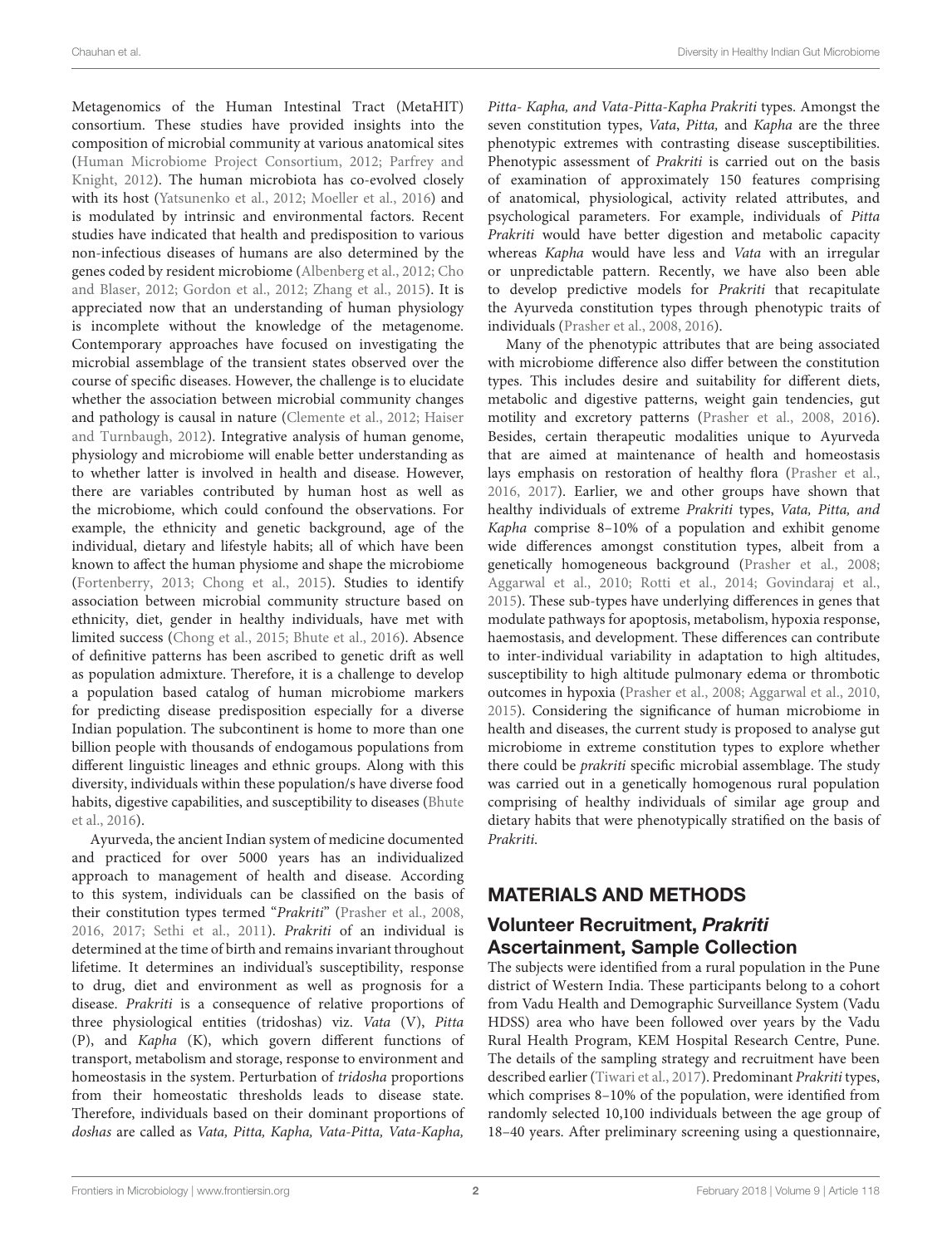528 self reported healthy individuals were enrolled for detailed Prakriti evaluation using a questionnaire and methods developed in our earlier study (Prasher et al., 2008). Prakriti screening and clinical assessment was carried out by Ayurveda clinicians and a trained team of field research assistants. Assignment to Prakriti groups was carried out by two groups of physicians, one at field site and the other at CSIR-IGIB. Using unsupervised clustering approaches we have recently shown that these Prakriti groups form three natural clusters (Tiwari et al., 2017). The enrolled subjects were requested to provide fresh stool samples and it was ensured that they were not under any medication especially antibiotics. Field camps were organized in residential villages in the Vadu HDSS area. Two separate home visits were made by field teams—the first one, 8 days prior to camp to ensure availability of participants and the second, a day prior to camp to provide sterile containers along with the instructions to collect fresh stool samples. Standard operating procedures were strictly adhered to, while collecting samples, their storage at Vadu molecular lab, isolation of DNA, quality assurance and transportation of DNA aliquot to processing lab at CSIR-IGIB. A total of 135 extreme Prakriti individuals were identified, namely Kapha ( $n = 48$ ), Pitta  $(n = 35)$ , and *Vata*  $(n = 52)$ .

The study population is relatively homogeneous in terms of ethnic and linguistic background as well as with respect to dietary and socio-cultural life style. In order to reaffirm the genetic homogeneity of the study population, we have earlier analyzed the genetic relatedness using unlinked and shared panel of 17675 SNP markers with the Indian Genome Variation Consortium (IGVC) diversity panel. Principal Component analysis (PCA) of the genotype data performed using EIGENSOFT 5.0 reaffirmed the homogeneity of the study population (Tiwari et al., 2017). This study has been carried out as per protocols approved by institutional ethics committee at CSIR-Institute of Genomics and Integrative Biology, Delhi and KEM Hospital Research Centre, Pune, India. Fresh stool samples were collected from subjects belonging to predominant Prakriti groups (**Supplementary Table S1**). Metagenomic DNA from stool samples was isolated using QIAamp DNA stool mini kit (Qiagen, Cat. No. 51504, USA).

#### 16S rRNA Gene Amplicon Sequencing

We amplified and sequenced V2-V6 region of 16S rRNA gene using metagenomic DNA of 135 individuals, inclusive of 70 females and 65 males using Roche GS FLX+ sequencing technology. At highest stringency of Q40, we got approximately 580 Mb per sequencing run with median read length of 800 bps.

### Raw Data Processing and Community Compositional Estimates

The Quantitative Insights into Microbial Ecology (QIIME) software package version 1.8.0 (Caporaso et al., 2010) was used to process and analyse raw sequencing data, separately for the male and female datasets. The split\_library.py script was used in QIIME as a quality filtering step in which each sample was pre-processed with the maximum allowed one barcode error and two ambiguous bases (Ns). Sequences shorter than 300 or longer than 800 nucleotides with average quality <30 were removed from downstream analysis. In first pass of quality filtering, chimeric sequences were identified and removed by USEARCH 6.1 through QIIME's chimera processing scripts. Reads were clustered into operational taxonomic units (OTUs) with a sequence similarity threshold of 97% using UCLUST v1.2.22q (Edgar, 2010), within QIIME. Reads were assigned to OTUs using a closed reference OTU picking workflow (Caporaso et al., 2010) against GreenGenes 16S rRNA gene database (version 13\_8), filtered at 97% sequence identity. In a closed-reference OTU picking, input sequences are aligned to pre-identified taxonomic clusters in a reference database. The input sequence is excluded if it does not match any reference sequence at user defined identity threshold. In further analysis, GreenGenes reference tree and taxonomic assignments were used. Microbial abundance were normalized to generate relative abundance of taxa present in each sample.

### Gut Microbiome Diversity Analysis

Alpha diversity (Shannon diversity and Observed species) for all samples were calculated using QIIME, to estimate species diversity, richness and evenness. Overall taxonomic differences and beta diversity were estimated through Principal Coordinates Analysis (PCoA) based on Bray-Curtis distances, using LabDSV (Roberts, 2013). Results of analyses were visualized using ggplot2 (Wickham, 2016) on R. The taxa of two highly abundant phyla, viz., Firmicutes and Bacteroidetes were removed in QIIME. The alpha diversity (Shannon diversity, richness and evenness) was calculated using "Vegan" package (Dixon, 2003) in R and beta diversity was calculated as mentioned above.

# Estimation of Core Microbiome and Biomarker Discovery

Considering the variable nature of metagenomic compositional data, we also performed further analysis only for conserved taxons. Toward this, we estimated core microbial group within the samples with presence in at least 50% of the study samples. Taxonomic classification using alpha and beta diversity were analyzed for the core microbiome as explained above. LEfSe (Segata et al., 2011) was used to identify the microbiological markers associated with Prakriti by linear discriminate analysis (LDA) effect size of 2, and for multiclass analysis one-against-all option was used with default parameters (Goecks et al., 2010). Differentially abundant taxons were annotated to their genus and species level through manual Blast (NCBI web server) against the "refseq\_rna" database, retaining the highest scoring hit. Since our objective was to identify signature taxa pertaining to Prakriti groups, we systematically removed redundancies keeping the OTU with highest LDA score and selected only those differential taxa that were exclusively present in a particular group.

# qPCR Validation of Prakriti Specific Microbial Enterotypes

qPCR based validation of Prakriti specific dominant microbial enterotypes, Prevotella, Roseburia hominis, Eubacterium rectale, Blautia torques, and Blautia obeum was performed by absolute quantification of 16S rRNA gene copy number using genus specific primers (**Supplementary Table S2**). Total of 48 samples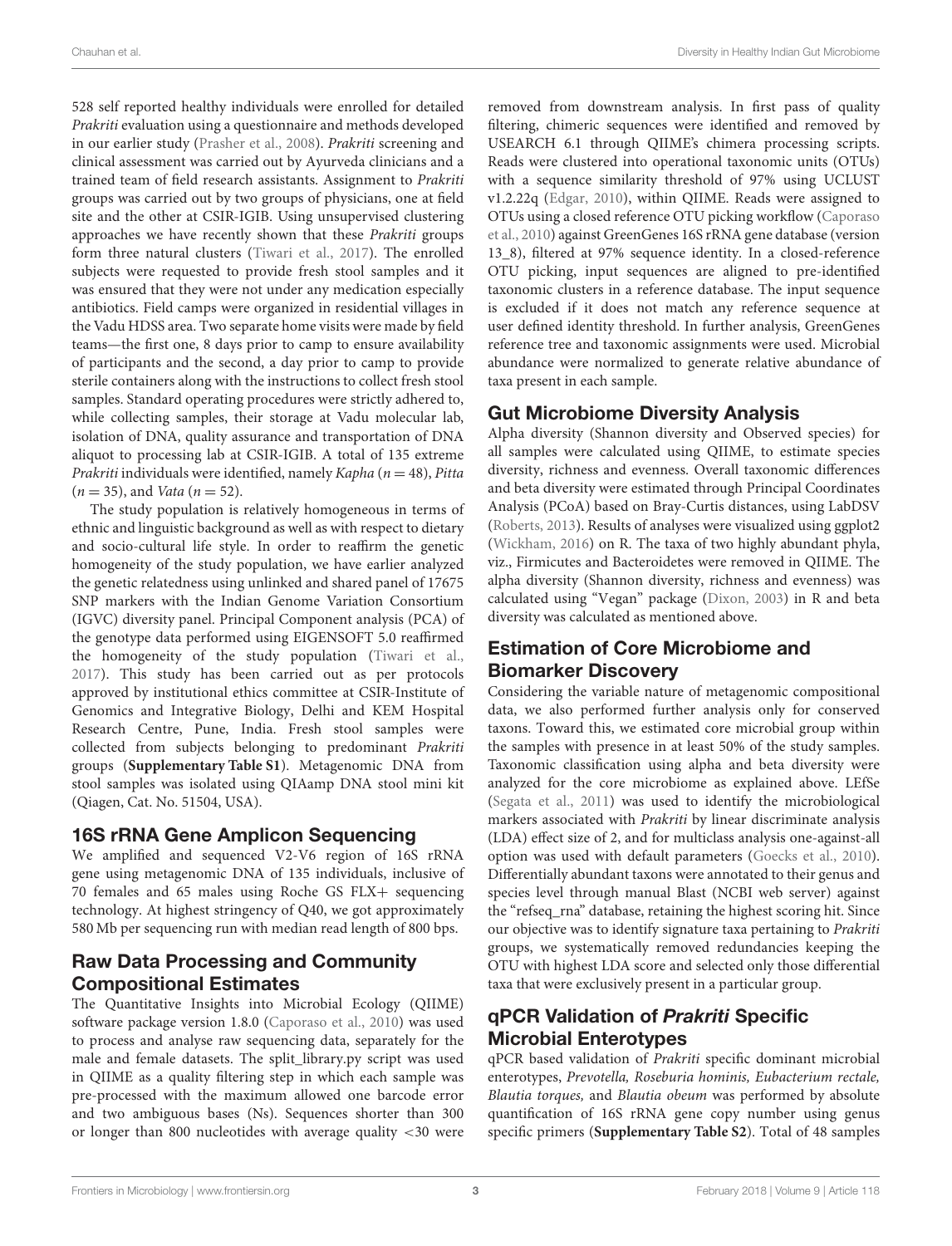was used with proportional representation of Prakriti types. DNA template concentration for each sample was adjusted to  $25$  ng/ $\mu$ l. Amplification and detection were performed in a 10 µl reaction [5 µl 2x KAPA SYBR Green PCR Master Mix, 1 µl of each specific primer (10 $\mu$ M), 1  $\mu$ l template (25 ng/ $\mu$ l) and 2  $\mu$ l molecular biology grade water] in triplicate using LC480 Real time PCR system (Roche, Switzerland). Amplification condition include one cycle of activation at 50◦C for 2 min and denaturation at 95 $°C$  for 3 min, followed by 45 cycles at 95 $°C$  for 30 s, 58/64◦C for 30 s, 72◦C for 40 s; followed by extension at 72◦C for 3 min. Melting curve was analyzed for non-specific products at 95◦C for 5 s, 65◦C for 1 min and 72◦C continuous, followed by cooling at 37◦C for 3 min. Group specific standard curves was generated from 10-fold serial dilutions of a known concentration of genomic DNA. Average Ct-values of the triplicate was used for estimating 16S rRNA gene copy numbers for each group using standard curves. Percentage abundance of each genus was obtained by calculating ratio of copy number of that genus to that of total bacteria (Eubacteria). Throughout the qPCR, efficiency was maintained above 90% with a correlation coefficient of >0.99. The statistical significance differences for Prakriti specific microbial enterotypes were determined by "Wilcoxon Rank Sum" test in R package.

# RESULTS

### Uniform Microbial Taxonomic Distribution and Variability in Prakriti Groups of Healthy Individuals

Using high throughput sequencing, we obtained 2,699,584 and 2,266,514 reads of 16S rRNA gene from 65 male and 70 female predominant Prakriti individuals respectively. Quality filtered raw sequences were taken forward for OTU identification and analyses. QIIME assisted chimera identification using USEARCH resulted in removal of 63,973 and 66,965 sequences from the male and female respectively, with remaining quality filtered set of 2,054,437 and 1,697,708 reads. GreenGenes based OTU identification through closed reference OTU picking protocol of QIIME resulted in identification of 3363 unique OTUs among males and 2882 within females. For stringency, reduced noise in the data and to ensure proper coverage of the entire gut microbial flora, we discarded samples with <4,000 reads. Our final dataset had 1,870,897 and 1,445,312 sequences from 50 male and 63 female subjects. We detected on average, 32,570 and 21,586 OTUs across male and female samples, indicating good coverage of microbial flora, although with variability ( $\sigma_{male} = 25621.7$ and  $\sigma_{\text{female}} = 14529.2$ ). To overcome this variability, we normalized the absolute abundance counts to reflect relative abundances.

Taxonomic summary shows Bacteroidetes and Firmicutes to be the majority constituents at phylum level for both the male and female groups across Prakriti groups, together accounting for more than 98 percent of total abundance (σmale = 4.5%, σfemale = 1.9%) **(Figure 1)**. To summarize diversities in individuals and Prakriti groups, we used the alpha and beta diversity metrics as introduced by R. H.

Whittaker. Alpha diversity captures the richness, evenness and diversity of a sample. Our analyses showed that individuals have non-homogenous composition within their gut microbial assemblage, however with comparable alpha diversity variations across different Prakriti (**Figure 2**). Similarly, our beta diversity analysis to investigate community differences revealed that there was no clustering of individuals with respect to Prakriti (**Supplementary Figure S1**). We made similar observations across both genders. This is in consonance with previous findings of genomic and transcriptomic heterogeneity in healthy individuals (Cho and Blaser, 2012; Schwartz et al., 2012; Zhang et al., 2014). However, it needs to be highlighted that Bacteroidetes and Firmicutes are the two overwhelmingly dominant phyla in gut communities, which may have a masking effect on contributions of specific organisms of different phyla.

In order to access the roles of the lesser abundant taxa in Prakriti classifications, we excluded the top two abundant phyla, viz., Bacteroidetes and Firmicutes, and re-estimated the alpha and beta diversity. The alpha diversity within females showed that among the different Prakriti, Pitta individuals had lesser diversity and richness but higher evenness than the Vata and Kapha (**Supplementary Figure S2**). However, the diversity, richness and evenness was found to be similar in all the three Prakriti in the male samples (**Supplementary Figure S2**). The beta diversity analysis showed no Prakriti specific separation of male and female samples in PCoA plot even after the removal of the most highly abundant phyla (**Supplementary Figure S2**). Despite inter-individual heterogeneity, we observed overlapping variation across the Prakriti classes, which most likely is an outcome of similar genetic makeup and lifestyle habits.

### Core Microbial Community and Conserved **Diversity**

Stable members of a microbial community often modulate physiology of the host-microbial symbiotic system (Tschop et al., 2009; Shade and Handelsman, 2012; D'Ainsworth et al., 2015). The dysbiosis or differential abundance is one of the primary determinants of health and disease spectrum. To investigate this, we estimated core microbiome by qualifying OTUs as core only if their presence was consistent across 50% of all samples. Using in-house custom scripts, we filtered taxons from the male and female groups, to identify 209 and 224 OTUs respectively (**Supplementary Table S3**). Taxonomic analysis of core groups showed that the phyla Bacteroidetes and Firmicutes follow similar trends of composition as that of the total microbiome. However, the core in female group was comprised of only Bacteroidetes, Firmicutes and Proteobacteria, whereas the core in males had additional members of the family Coriobacteriaceae of phylum Actinobacteria (**Figure 3**). We also observed abundant bacterial species to be present across all healthy individuals, thereby occupying majority space within the core microbiome group. Core microbiome also exhibited comparable alpha and beta diversity trends as that of the total microbiome.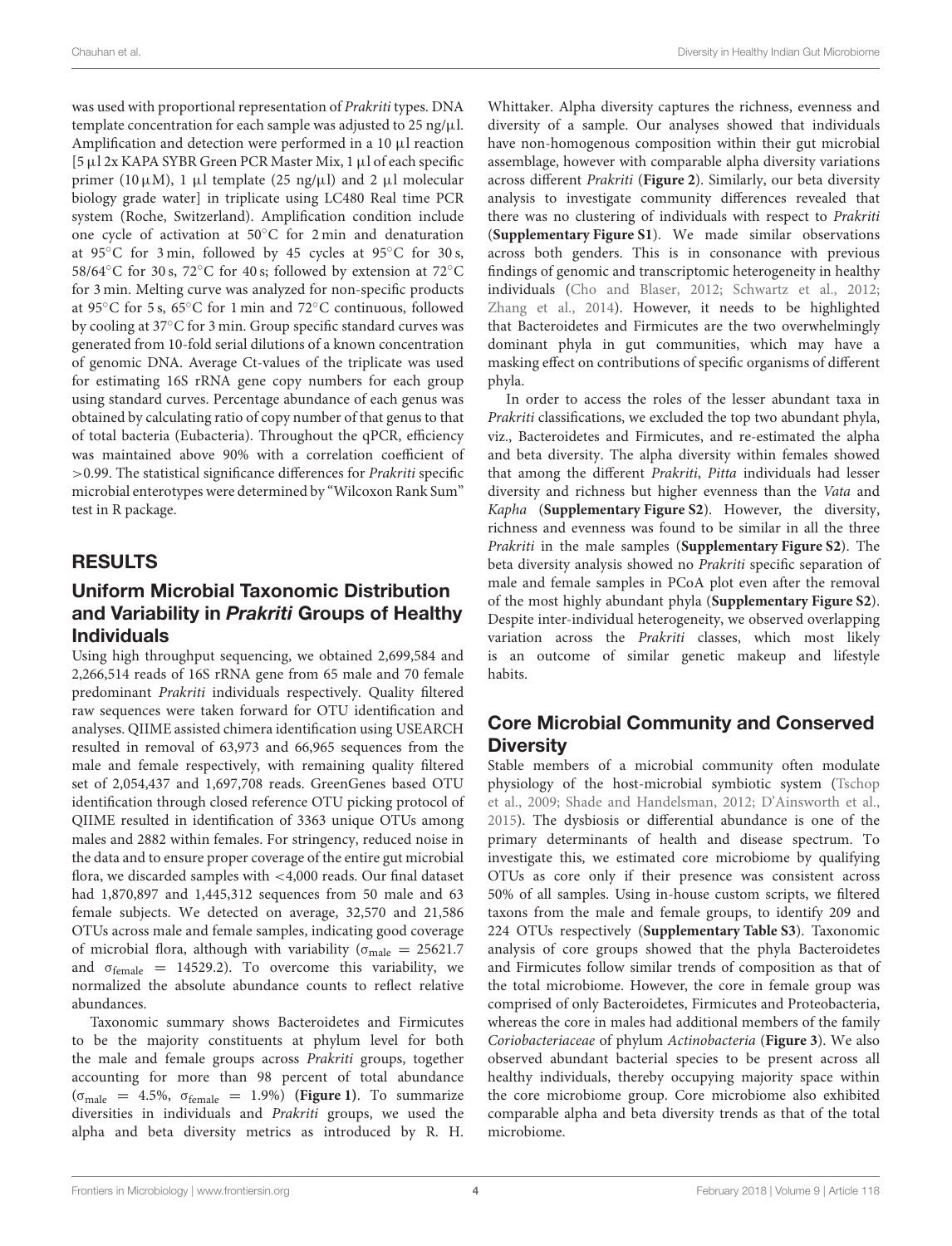

### Microbial Taxons Associated with Prakriti **Types**

To control for sparseness associated with gut microbiome profiling, we looked for microbial organisms that were part of the core microbiome while being differentially abundant in a particular Prakriti using LEfSe. We performed statistical tests at multiple taxonomic levels and discovered 49 and four taxons across female and male respectively, to be significantly enriched in specific Prakriti categories. To control for potential false positives, we manually curated these differentially abundant species to arrive at a final set of 15 and two taxons that were associated with Prakriti and had no taxonomic overlap with other Prakriti specific bacteria (**Table 1**). To identify the correct taxonomic details of the signature OTUs, we used sequence alignment methods to identify the most probable candidate at the species level. It is important to note that these specific abundant species are present across most individuals in all Prakriti groups, however they are significantly enriched in a particular Prakriti, hence termed as signature species (**Table 1**, **Figures 4A–F**).

The Pitta females have over representation of seven species, out of which three belong to the genus Blautia—Blautia luti, B. obeum, and B. torques (**Figure 4D**). Blautia is a newly classified genera in the order Clostridiales, and its species constitute a major fraction of the gut flora, often responsible for conversion of carbon and hydrogen to acetate (Liu et al., 2008). Blautia, a commensal group of bacteria associated with nutrition processing for the host (Eren et al., 2015) is also associated with protection from graft versus host disease (Jenq et al., 2015) and restricts colonization of Vibrio cholera, thereby aiding in recovery from disease (Hsiao et al., 2014). Few Blautia species have increased levels during diseases like irritable bowel syndrome (IBS), though their role in the pathology is yet to be ascertained (Rajilic-Stojanovic and de Vos, 2014; Taverniti and Guglielmetti, 2014). Pitta females also showed overabundance of Butyricicoccus pullicaecoruma, a butyrate producing beneficial bacteria (**Figure 4E**), which has a protective effect against IBS (Eeckhaut et al., 2013) and is being considered as a potential probiotic (Geirnaert et al., 2014). Another bacterium specifically enriched in Pitta females was Gemmiger formicilis (**Figure 4F**), a beneficial bacteria which has been shown to be induced by a Chinese traditional medicine treatment for type 2 diabetes (Xu et al., 2015). Additionally, Incertae Sedis Mahella and Lachnospira eligens were significantly overabundant in female subjects of Pitta Prakriti, however their role in the human gut remain unclear (**Supplementary Figure S3**).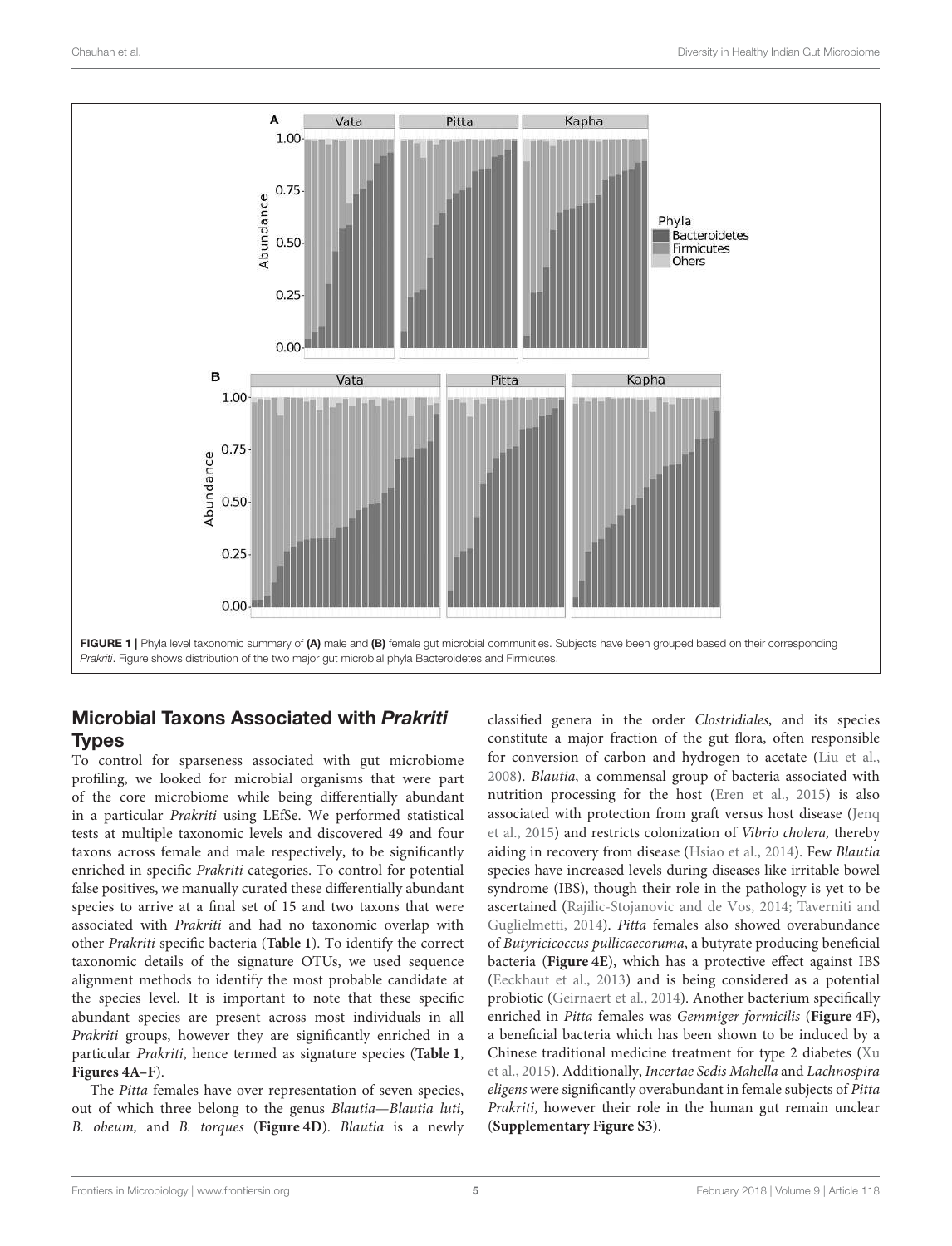

Kapha females were characterized by overabundance of Prevotella copri (**Figure 4C**), a species of bacteria commonly associated with a plant rich diet (Wu et al., 2011). It is also shown to be strongly correlated with inflammation and rheumatoid arthritis (RA) (Scher et al., 2013). Very recently, P. copri was found to induce insulin resistance in humans, resulting in increased glucose insensitivity through biosynthesis of branchedchain amino acids (BCAA) (Pedersen et al., 2016).

In Vata females, we observed significant abundance of Bacteroides vulgatus, which along with Prevotella copri, is shown to induce insulin resistance (Pedersen et al., 2016). Interestingly, studies in mice have also highlighted its protective effect in obesity and related metabolic disorders (Ridaura et al., 2013). Signature species of Vata females included E. rectale and R. hominis (**Figures 4A,B**), butyrate producers. They are believed to be beneficial for the gut health as they have been observed to be depleted during ulcerative colitis in independent studies, similar to Faecalibacterium prausnitzii (Vermeiren et al., 2012; Machiels et al., 2014; Cockburn et al., 2015; Riviere et al., 2015). Vata females also show enrichment of Butyrivibrio crossotus which was found to be depleted in chronic kidney disease patients (Barros et al., 2015). Relative overabundance of these species suggest a healthy intestinal flora in the Vata subjects, however we also note excess of Oscillibacter valericigenes which belongs to the genera Oscillibacter that have been reported in a case of bacterimia (Sydenham et al., 2014). We identified two other signature species, Blautia stercoris and Clostridium indolis (**Supplementary Figure S3**), whose role in the human gut is not clear, though Clostridium indolis is believed to be involved in carbohydrate metabolism (Biddle et al., 2014). This indicates the importance of this species in gut and its abundance dynamics can have a protective as well as an adverse effect.

Though we detected more OTUs among male subjects (**Supplementary Figure S4**), we found very few Prakriti specific signature microbes that qualified our stringent analysis threshold. We observed two signature bacterial species, Roseburia inulinivorans and Fusicatenibacter saccharivorans belonging to Pitta and Vata subjects respectively. Though R. inulinivorans has been characterized to be a butyrate bacteria of potentially beneficial contribution to the intestinal health (Scott et al., 2006), there is limited information with respect to mechanism underlying as to how overabundance of these two species might affect the human gut. Our analysis suggests that the male gut communities are relatively more homogenous as compared to female counterpart, which may have resulted in detection of fewer differentially abundant species.

# qPCR Validation of Prakriti Specific Microbial Enterotypes

To validate the 16S rRNA amplicon based identification of Prakriti specific microbial enterotypes, we carried out qPCR assays for absolute quantification of 16S rRNA gene copy number of differentially abundant microbial enterotypes in the study subjects (**Supplementary Table S4**). Relative abundance analysis of microbial enterotypes in different Prakriti has re-affirmed the insights from the 16S rRNA gene sequencing analysis (**Figure 1**). The differential abundance of signature species within each Prakriti type also show statistically significant difference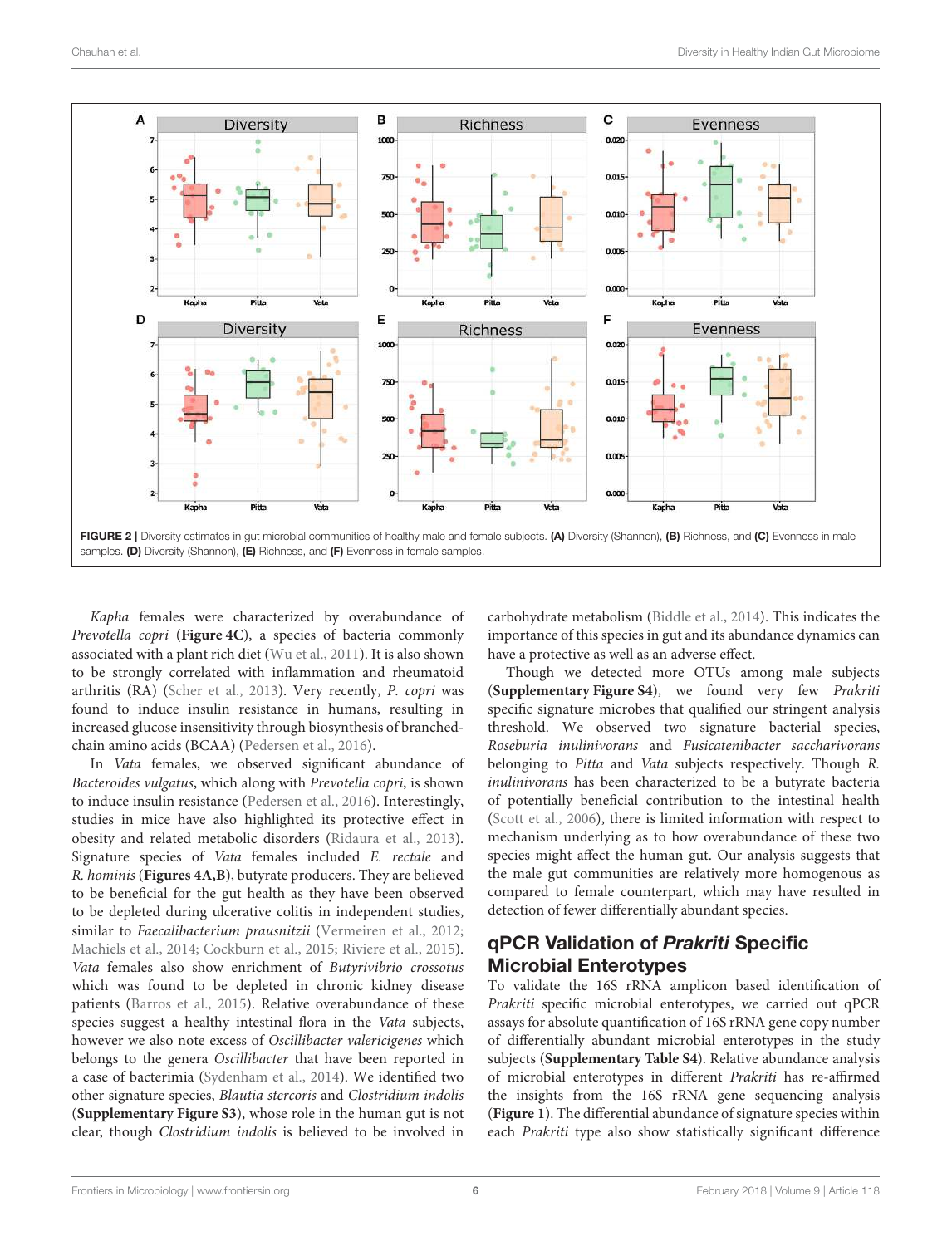

based on qPCR. Prevotella group was significantly abundant in Kapha females compared to Pitta (p-0.0000635) and Vata (p-0.007), while Eubacterium rectale & Roseburia group was found significantly enriched (p-0.002 and p-0.035) within Vata females. Simultaneously, Blautia sp. was statistically enriched (p-0.006, p-0.02) within Pitta females (**Figure 5**). It would be important to understand and explore the functional role of these microbes vis-à-vis Prakriti types in subsequent studies.

# **DISCUSSION**

Human health is the manifestation of a perpetual interaction between the human body and its surroundings. Increasing evidence suggests an underlying molecular heterogeneity in healthy individuals, which result in differential response to disease and their treatments. Over the past decade, we have increasingly realized the importance of microbiome and its role in human health (Cho and Blaser, 2012; Zhang et al., 2014). Advances in genomic technologies have facilitated significant discoveries in the area of metagenomics and some have already made their way into clinical practices. Thus it is important to understand the variability in the microbial flora among healthy individuals and its role in disease predisposition, protection and prognostic markers (Parfrey and Knight, 2012). Ayurveda begins with identification of an individual's intrinsic constitution "Prakriti," whereas diseased state "Vikriti" is considered to be a deviation from the baseline. The restorative regimen addresses the cause and baseline in an individualized manner and hence closely resembles precision medicine (Prasher et al., 2008, 2017; Dey and Pahwa, 2014).

In this study, we examined the gut microbial community of 113 male and female volunteers with predominant Prakriti phenotypes from the Vadu HDSS population (western part of India), in an effort to catalog the gut microbial diversity among healthy individuals. Our results show that genetically homogenous population with similar cultural and dietary habits, can have subtle yet important variations within the gut microbial community. Alpha and beta diversity analyses revealed marked differences in community composition among subjects, albeit, at Prakriti level, we observe a homogenous gut microbiome across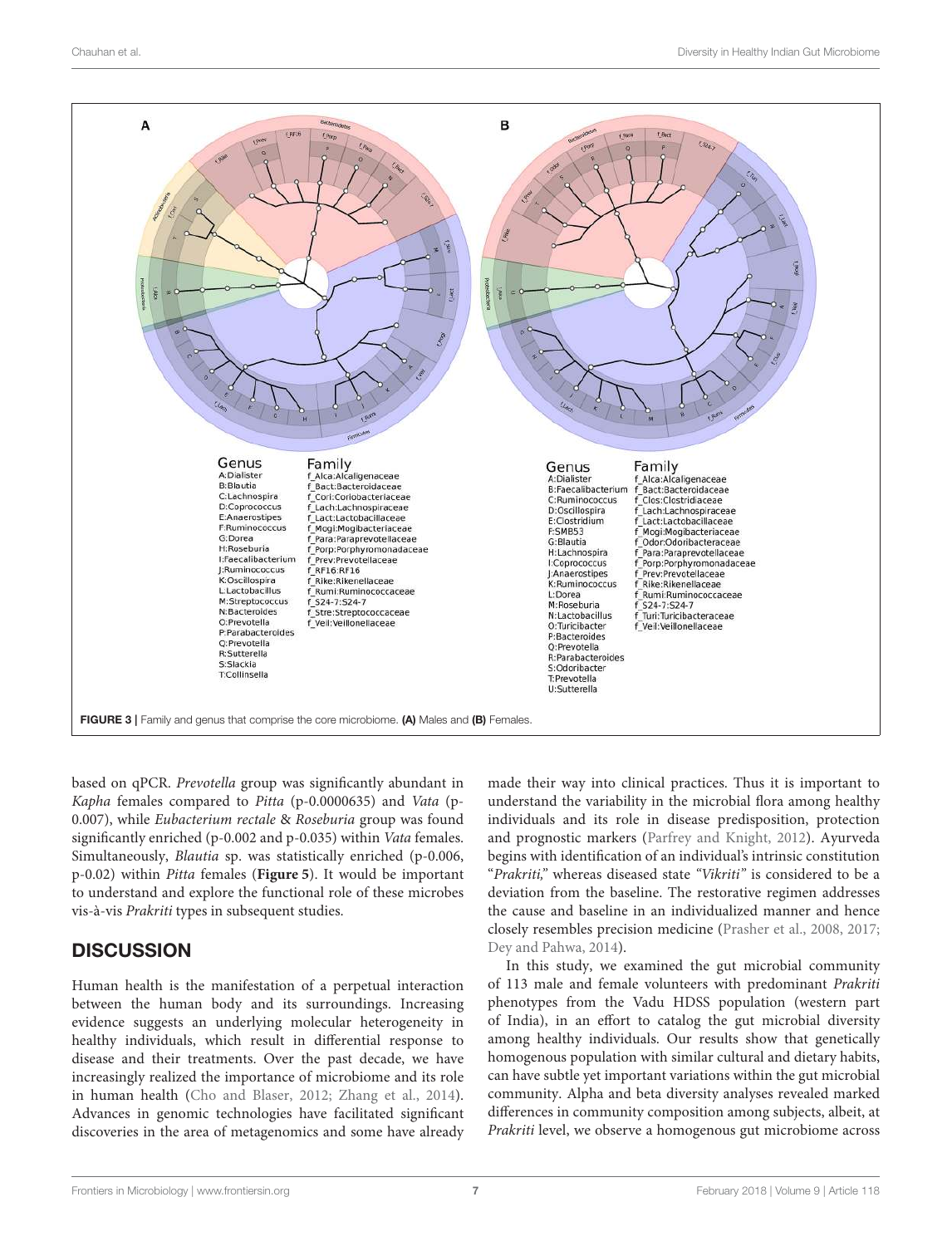| <b>Signature Taxa</b>                  | Gender | <b>Prakriti</b> | <b>OTUID</b> | p-value | <b>LDA</b> | Physiological relevance in<br>human gut                                                                    | <b>References</b>                                                                                |
|----------------------------------------|--------|-----------------|--------------|---------|------------|------------------------------------------------------------------------------------------------------------|--------------------------------------------------------------------------------------------------|
| Prevotella copri                       | Female | Kapha           | 215670       | 0.006   | 5.620623   | Proinflammatory, onset of rheumatoid<br>arthritis, insulin resistance                                      | Wu et al., 2011; Scher et al., 2013                                                              |
| Blautia luti                           | Female | Pitta           | 178762       | 0.005   | 5.19693    | Butyrate producers, protect from graft<br>versus host disease, restricts<br>colonization of Vibrio cholera | Hsiao et al., 2014; Eren et al., 2015;<br>Jenq et al., 2015                                      |
| Blautia obeum                          | Female | Pitta           | 186748       | 0.018   | 4.759854   | Butyrate producers, protect from graft<br>versus host disease, restricts<br>colonization of Vibrio cholera | Hsiao et al., 2014; Eren et al., 2015;<br>Jeng et al., 2015                                      |
| Blautia torques                        | Female | Pitta           | 3272764      | 0.003   | 4.885697   | Butyrate producers, protect from graft<br>versus host disease, restricts<br>colonization of Vibrio cholera | Hsiao et al., 2014; Eren et al., 2015;<br>Jeng et al., 2015                                      |
| <b>Butyricicoccus</b><br>pullicaecorum | Female | Pitta           | 179826       | 0.001   | 5.158494   | Butyrate producers, protects from<br>IBS, potential probiotic                                              | Eeckhaut et al., 2013; Geirnaert<br>et al., 2014                                                 |
| Gemmiger formicilis                    | Female | Pitta           | 341024       | 0.028   | 4.878518   | Induced during CTM treatment of T2D                                                                        | Xu et al., 2015                                                                                  |
| <b>Incertae Sedis</b><br>Mahella       | Female | Pitta           | 191783       | 0.026   | 4.828228   |                                                                                                            |                                                                                                  |
| Lachnospira eligens                    | Female | Pitta           | 176269       | 0.005   | 4.822001   |                                                                                                            |                                                                                                  |
| <b>Bacteroides</b><br>vulgatus         | Female | Vata            | 184753       | 0.016   | 4.753459   | Induces insulin resistance, but found<br>to protect from obseity in mice                                   | Ridaura et al., 2013; Pedersen et al.,<br>2016                                                   |
| <b>Blautia stercoris</b>               | Female | Vata            | 185824       | 0.018   | 4.654206   |                                                                                                            |                                                                                                  |
| <b>Butyrivibrio</b><br>crossotus       | Female | Vata            | 4349261      | 0.001   | 5.137397   | Depleted in patients with Chronic<br><b>Kidney Disease</b>                                                 | Barros et al., 2015                                                                              |
| Clostridium indolis                    | Female | Vata            | 338992       | 0.015   | 5.224559   | Carbohydrate metabolism                                                                                    | Biddle et al., 2014                                                                              |
| Eubacterium rectale                    | Female | Vata            | 366794       | 0.001   | 5.658181   | Butyrate producer, depleted during<br>ulcerative colitis                                                   | Vermeiren et al., 2012; Machiels<br>et al., 2014; Cockburn et al., 2015;<br>Riviere et al., 2015 |
| Oscillibacter<br>valericigenes         | Female | Vata            | 175828       | 0.049   | 4.617719   | Oscillibacter related with bacterimia                                                                      | Sydenham et al., 2014                                                                            |
| Roseburia hominis                      | Female | Vata            | 198945       | 0.011   | 4.671769   | Butyrate producer, depleted during<br>ulcerative colitis                                                   | Vermeiren et al., 2012; Machiels<br>et al., 2014; Cockburn et al., 2015;<br>Riviere et al., 2015 |
| Roseburia<br>inulinivorans             | Male   | Pitta           | 199091       | 0.004   | 4.526317   | Butyrate producer                                                                                          | Scott et al., 2006, 2011                                                                         |
| Fusicatenibacter<br>saccharivorans     | Male   | Vata            | 183401       | 0.045   | 4.705687   |                                                                                                            |                                                                                                  |

male and female. Less than one-tenth of the total flora show conservation in each group, indicating a dynamic microbiome in a homogenous population. We queried for Prakriti associated differences in the core microbiome to avoid artificial abundance differences that may arise due to sampling bias. The core microbiome resembled that of the total set, with Bacteroidetes and Firmicutes accounting for majority of the phyla detected. We investigated the core microbiome for both genders to search for Prakriti associated taxons representative of true differential abundance. Our analysis showed two OTUs to be differentially abundant across Prakriti categories in males, whereas females had 15 taxonomic groups, out of 209 and 224 OTUs respectively, which formed the core microbiome.

Our investigation across both genders found microbial taxa indicative of a healthy gut flora reiterating the health status of our study volunteers. The Pitta individuals showed enrichment of several butyrate producing microbes, which have been shown to be protective against inflammation, IBS (Geirnaert et al., 2014) and graft-versus-host-disease (Jenq et al., 2015). These suggest that Pitta have a robust flora and a healthier gut. Amongst the three extremes, Pitta Prakriti has been described to have good digestion and metabolism capacity, regular bowel habit with tendencies for loose motions (Prasher et al., 2008, 2016; Dey and Pahwa, 2014). Additionally, Pitta individual are more prone to inflammation (Juyal et al., 2012). Since the study has been carried out on healthy individuals, the presence of bacteria that are protective against inflammation and disease like IBS might suggest their role in maintaining homeostasis. These observations also corroborate with our earlier reported observations of higher expression of immune response genes in Pitta compared to Vata (Scott et al., 2006).

On the contrary, we observed significant overabundance of P. copri among female Kapha individuals. Prevotella and P. copri specifically have been found to compromise host health, and have been associated with rheumatoid arthritis (Juyal et al., 2012; Scher et al., 2013) and insulin resistance (Pedersen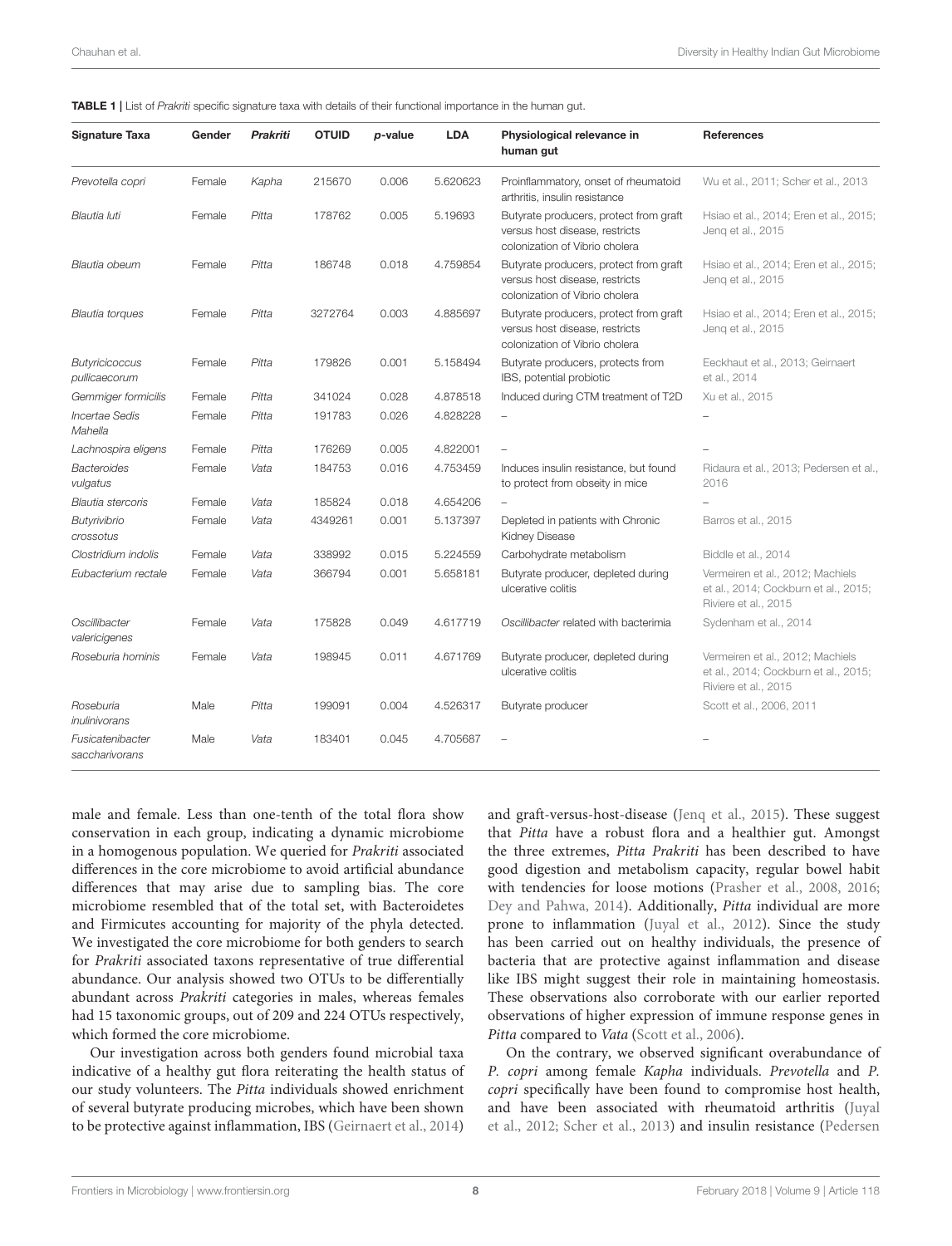



et al., 2016). Phenotypes associated with insulin resistance like obesity, susceptibility for type 2 diabetes and atherosclerosis have been described for Kapha Prakriti (Prasher et al., 2008; Govindaraj et al., 2015; Doddoli et al., 2016). Besides, our earlier study has also revealed higher levels of lipids in Kapha

individuals compared to other Prakriti types (Prasher et al., 2008; Doddoli et al., 2016). The enrichment of Prevotella in Kapha might to some extent explain the descriptions of Prakriti. This provides an opportunity toward in-depth investigation of gut flora of Kapha individuals to assess potential predisposition to these disease states. Vata individuals showed a mix of beneficial bacteria and otherwise in their gut flora. In addition to presence of hostile organisms like B. vulgatus and Oscillibacter valericigenes, we also detected several anti-inflammatory butyrate producing species like Eubacterium rectale and R. hominis. These observations indicate toward Vata individuals being predisposed to health risks pertaining to presence of detrimental microbes, however it also has enrichment of several beneficial bacteria. The combination of non-beneficial and protective species in Vata might be able to fine balance health, as is visible in healthy subjects. However, change in their proportions might lead to different outcomes to which Vata individuals may be susceptible. Vata individuals have been described to have irregular and unpredictable digestion, metabolism and bowel functions (Prasher et al., 2008, 2017; Dey and Pahwa, 2014). They have also been shown to have lower immune responses in our earlier study (Prasher et al., 2008; Dey and Pahwa, 2014). Preventive regimes may be targeted toward maintenance and enhancement of healthy flora specifically in these groups of individuals, highlighting the importance of personalized approach in preventive medicine based on this analysis.

# **CONCLUSIONS**

Using genomic techniques and the principles of Ayurveda, our group has previously elucidated the link between adaptation to low oxygen environment, high altitude pulmonary edema and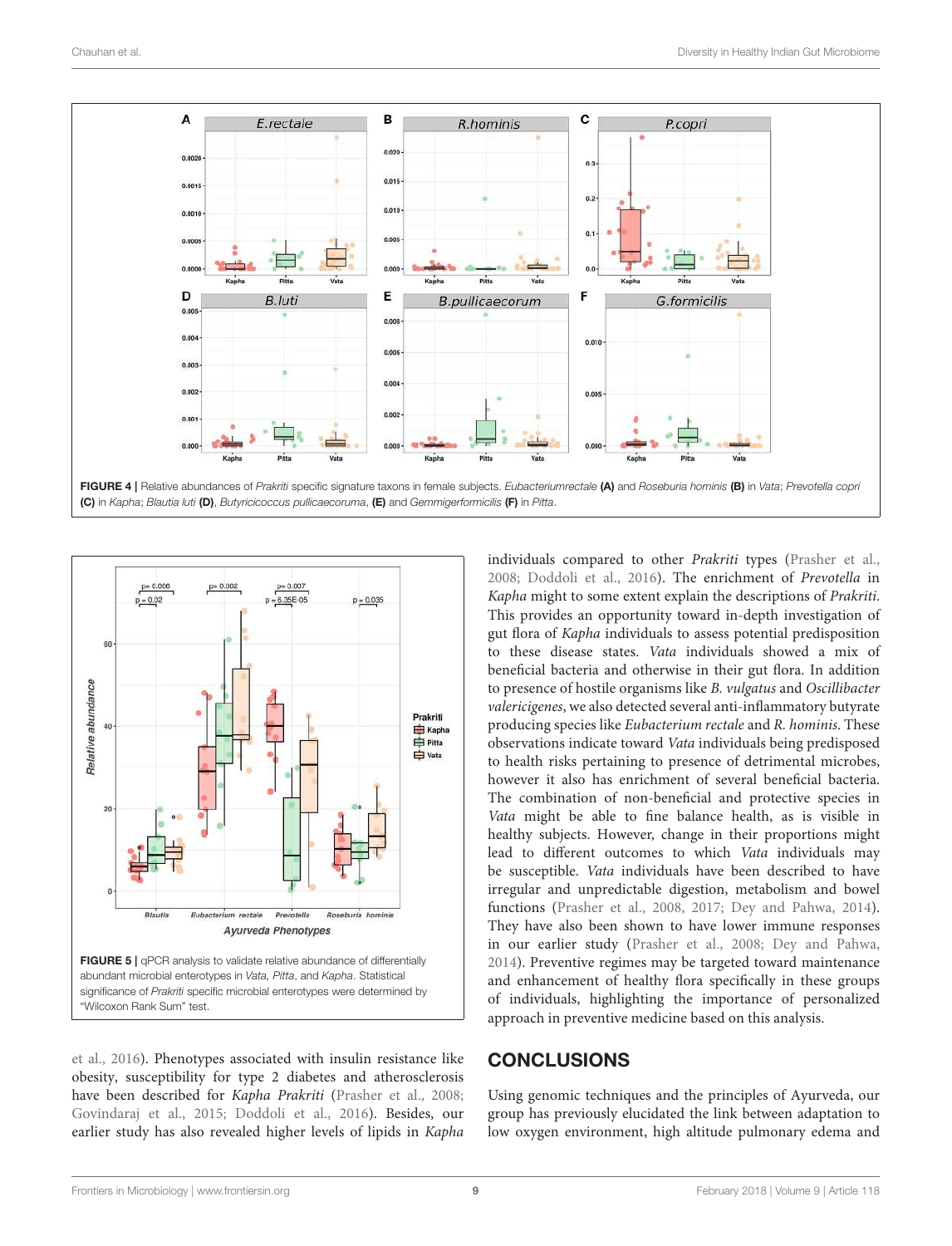Prakriti. In this study, we embarked to measure the variability in the gut metagenome of healthy individuals and its potential effect on disease vulnerability and natural protection. We discovered several important bacterial species with beneficial as well as detrimental association with human health, being selectively enriched in the gut flora of healthy individuals. Insights obtained from this study provide fundamental understanding of underlying metagenomic heterogeneity and its potential application toward personalized therapy.

#### DATA AVAILABILITY

NGS sequence reads for samples included in this study can be accessed using the following link https://figshare.com/s/ e981faa54cc3347999d9.

#### ETHICS STATEMENT

This study was carried out in accordance with the recommendations of Indian Council of Medical Research, India guidelines for biomedical research, with written informed consent from all subjects. All subjects gave written informed consent in accordance with the Declaration of Helsinki. The protocol was approved by the Institutional Human ethics committees of K.E.M. Hospital and Research Center, Pune as well as Institute of Genomics and Integrative Biology, Delhi, India.

#### AUTHOR CONTRIBUTIONS

DD, MM, and BP designed the project. RuP, DA, BG, AS, and SaJ performed volunteer recruitment and sample collection. NC, VA, and RaP performed experiments and NGS sequencing. AM, SG, NC, RaP, TS, FM, and VS performed data analyses. SwJ, NC, MV, performed qPCR experiments and analysis. AM, SG, NC, MV, and RaP wrote the manuscript; MM, DD, and BP reviewed the data and manuscript. All authors have read and approved the manuscript.

#### FUNDING

The work was supported by grant (MLP3601 and MLP901) from Council of Scientific and Industrial Research (CSIR) Govt.

#### **REFERENCES**

- Aggarwal, S., Gheware, A., Agrawal, A., Ghosh, S., Prasher, B., Mukerji, M., et al. (2015). Combined genetic effects of EGLN1 and VWF modulate thrombotic outcome in hypoxia revealed by Ayurgenomics approach. J. Transl. Med. 13, 184. doi: 10.1186/s12967-015-0542-9
- Aggarwal, S., Negi, S., Jha, P., Singh, P. K., Stobdan, T., Pasha, M. A. Q., et al. (2010). EGLN1 involvement in high-altitude adaptation revealed through genetic analysis of extreme constitution types defined in Ayurveda. Proc. Natl. Acad. Sci. U.S.A. 107, 18961–18966. doi: 10.1073/pnas.1006108107
- Albenberg, L. G., Lewis, J. D., and Wu, G. D. (2012). Food and the gut microbiota in inflammatory bowel diseases: a critical connection. Curr. Opin. Gastroenterol. 28, 314–320. doi: 10.1097/MOG.0b013e328354586f

of India for the project entitled "Setting up of a CSIR Unit-TRISUTRA (Translational Research and Innovative Science ThRough Ayurgenomics)".

#### ACKNOWLEDGMENTS

Authors acknowledge contribution from all field staff and medical/para medical/administrative staff who worked painstakingly on the study. Authors acknowledge study population from KEMHRC-VADU, Pune, areas for their participation in the study. TRISUTRA also acknowledges CSIR-IGIB for administrative, infrastructure and IT support. AM is supported by Department of Biotechnology-BINC Senior Research Fellowship. TPS acknowledges DBT Ramalingaswamy Fellowship and Indian Institute of Technology, Mandi for support.

#### SUPPLEMENTARY MATERIAL

The Supplementary Material for this article can be found online at: https://www.frontiersin.org/articles/10.3389/fmicb. 2018.00118/full#supplementary-material

Supplementary Figure S1 | PCoA plot of beta diversity calculated using Bray-Curtis distance for (A) males and (B) female samples.

**Supplementary Figure S2 | Diversity panel of** *Prakriti* **after removing two highly** abundant phyla, viz., Firmicutes and Bacteroidetes. (A) Diversity (Shannon), (B) Richness, and (C) Evenness in male samples. (E) Diversity (Shannon), (F) Richness, and (G) Evenness in female samples. PCoA plot of beta diversity calculated using Bray-Curtis distance (D) in males and (H) in female samples.

**Supplementary Figure S3 | Relative abundances of Prakriti specific signature** taxons *Bacteroides vulgatus* (A); *Blautia obeum* (B); *Blautia stercoris* (C); *Blautia torques* (D); *Butyrivibrio crossotus* (E); *Clostridium indolis* (F); *Incertae Sedis Mahella* (G); *Lachnospira eligens* (H); *Oscillibacter valericigenes* (I) in female subjects.

Supplementary Figure S4 | Relative abundances of *Prakriti* specific signature taxons i.e., *Roseburia inulinivorans* (A) and *Fusicatenibacter saccharivorans* (B) in male subjects.

Supplementary Table S1 | Details of volunteers enrolled in this study.

Supplementary Table S2 | List of Primers used for qPCR analysis.

Supplementary Table S3 | Core Microbiome in male and female groups.

Supplementary Table S4 | qPCR analysis data to validate relative abundance of differentially abundant microbial enterotypes in *Vata*, *Pitta,* and *Kapha*.

- Barros, A. F., Borges, N. A., Ferreira, D. C., Carmo, F. L., Rosado, A. S., Fouque, D., et al. (2015). Is there interaction between gut microbial profile and cardiovascular risk in chronic kidney disease patients? Future Microbiol. 10, 517–526. doi: 10.2217/fmb.14.140
- Bhute, S., Pande, P., Shetty, S. A., Shelar, R., Mane, S., Kumbhare, S. V., et al. (2016). Molecular characterization and meta-analysis of gut microbial communities illustrate enrichment of prevotella and megasphaera in Indian subjects. Front. Microbiol. 7:660. doi: 10.3389/fmicb.2016. 00660
- Biddle, A. S., Leschine, S., Huntemann, M., Han, J., Chen, A., Kyrpides, N., et al. (2014). The complete genome sequence of Clostridium indolis DSM 755(T.). Stand. Genomic Sci. 9, 1089–1104. doi: 10.4056/sigs.52 81010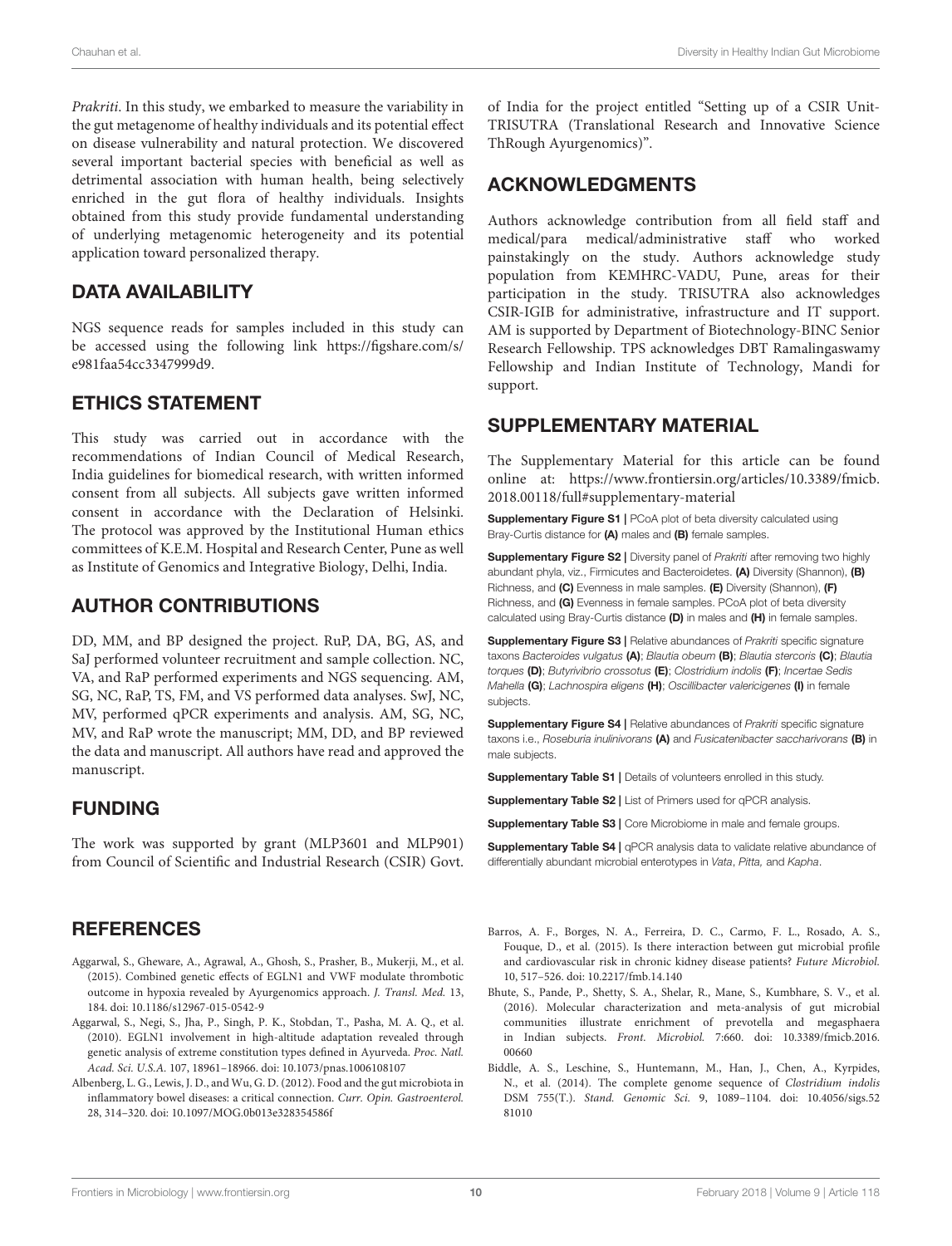- Caporaso, J. G., Kuczynski, J., Stombaugh, J., Bittinger, K., Bushman, F. D., Costello, E. K., et al. (2010). QIIME allows analysis of highthroughput community sequencing data. Nat. Methods 7, 335–336. doi: 10.1038/nmeth.f.303
- Cho, I., and Blaser, M. J. (2012). The human microbiome: at the interface of health and disease. Nat. Rev. Genet. 13, 260–270. doi: 10.1038/nrg3182
- Chong, C. W., Ahmad, A. F., Lim, Y. A. L., Teh, C. S. J., Yap, I. K. S., Lee, S. C., et al. (2015). Effect of ethnicity and socioeconomic variation to the gut microbiota composition among pre-adolescent in Malaysia. Sci. Rep. 5:13338. doi: 10.1038/srep13338
- Clemente, J. C., Ursell, L. K., Parfrey, L. W., and Knight, R. (2012). The impact of the gut microbiota on human health: an integrative view. Cell 148, 1258–1270. doi: 10.1016/j.cell.2012.01.035
- Cockburn, D. W., Orlovsky, N. I., Foley, M. H., Kwiatkowski, K. J., Bahr, C. M., Maynard, M., et al. (2015). Molecular details of a starch utilization pathway in the human gut symbiont Eubacterium rectale. Mol. Microbiol. 95, 209–230. doi: 10.1111/mmi.12859
- D'Ainsworth, T., Krause, L., Bridge, T., Torda, G., Raina, J.-B., Zakrzewski, M., et al. (2015). The coral core microbiome identifies rare bacterial taxa as ubiquitous endosymbionts. ISME J. 9, 2261–2274. doi: 10.1038/ismej.2015.39
- Dave, M., Higgins, P. D., Middha, S., and Rioux, K. P. (2012). The human gut microbiome: current knowledge, challenges, and future directions. Transl. Res. J. Lab. Clin. Med. 160, 246–257. doi: 10.1016/j.trsl.2012.05.003
- Dey, S., and Pahwa, P. (2014). Prakriti and its associations with metabolism, chronic diseases, and genotypes: possibilities of new born screening and a lifetime of personalized prevention. J. Ayurveda Integr. Med. 5, 15–24. doi: 10.4103/0975-9476.128848
- Dixon, P. (2003). VEGAN, a package of R functions for community ecology. J. Veg. Sci. 14, 927–930. doi: 10.1111/j.1654-1103.2003.tb02228.x
- Doddoli, S., Shete, S., Kulkarni, D., and Bhogal, R. (2016). Effect of yoga training on lipid metabolism in industrial workers with reference to body constitution (Prakriti). J. Tradit. Complement. Med. 7, 322–326. doi: 10.1016/j.jtcme.2016.08.001
- Dominguez-Bello, M. G., and Blaser, M. J. (2008). Do you have a probiotic in your future? Microbes Infect. Inst. Pasteur. 10, 1072–1076. doi: 10.1016/j.micinf.2008.07.036
- Edgar, R. C. (2010). Search and clustering orders of magnitude faster than BLAST. Bioinforma. Oxf. Engl. 26, 2460–2461. doi: 10.1093/bioinformatics/btq461
- Eeckhaut, V., Machiels, K., Perrier, C., Romero, C., Maes, S., Flahou, B., et al. (2013). Butyricicoccus pullicaecorum in inflammatory bowel disease. Gut 62, 1745–1752. doi: 10.1136/gutjnl-2012-303611
- Eren, A. M., Sogin, M. L., Morrison, H. G., Vineis, J. H., Fisher, J. C., Newton, R. J., et al. (2015). A single genus in the gut microbiome reflects host preference and specificity. ISME J. 9, 90–100. doi: 10.1038/ismej.2014.97
- Fortenberry, J. D. (2013). The uses of race and ethnicity in human microbiome research. Trends Microbiol. 21, 165–166. doi: 10.1016/j.tim.2013.01.001
- Geirnaert, A., Steyaert, A., Eeckhaut, V., Debruyne, B., Arends, J. B. A., Van Immerseel, F., et al. (2014). Butyricicoccus pullicaecorum, a butyrate producer with probiotic potential, is intrinsically tolerant to stomach and small intestine conditions. Anaerobe 30, 70–74. doi: 10.1016/j.anaerobe.2014.08.010
- Goecks, J., Nekrutenko, A., Taylor, J., and Galaxy Team (2010). Galaxy: a comprehensive approach for supporting accessible, reproducible, and transparent computational research in the life sciences. Genome Biol. 11:R86. doi: 10.1186/gb-2010-11-8-r86
- Gordon, J. I., Dewey, K. G., Mills, D. A., and Medzhitov, R. M. (2012). The human gut microbiota and undernutrition. Sci. Transl. Med. 4:137ps12. doi: 10.1126/scitranslmed.3004347
- Govindaraj, P., Nizamuddin, S., Sharath, A., Jyothi, V., Rotti, H., Raval, R., et al. (2015). Genome-wide analysis correlates Ayurveda Prakriti. Sci. Rep. 5:15786. doi: 10.1038/srep15786
- Haiser, H. J., and Turnbaugh, P. J. (2012). Is it time for a metagenomic basis of therapeutics? Science 336, 1253–1255. doi: 10.1126/science.1224396
- Hsiao, A., Ahmed, A. M. S., Subramanian, S., Griffin, N. W., Drewry, L. L., Petri, W. A. J., et al. (2014). Members of the human gut microbiota involved in recovery from Vibrio cholerae infection. Nature 515, 423–426. doi: 10.1038/nature13738
- Human Microbiome Project Consortium (2012). Structure, function and diversity of the healthy human microbiome. Nature 486, 207–214. doi: 10.1038/nature11234
- Jenq, R. R., Taur, Y., Devlin, S. M., Ponce, D. M., Goldberg, J. D., Ahr, K. F., et al. (2015). Intestinal blautia is associated with reduced death from graft-versus-host disease. Biol. Blood Marrow Transplant. 21, 1373–1383. doi: 10.1016/j.bbmt.2015.04.016
- Juyal, R. C., Negi, S., Wakhode, P., Bhat, S., Bhat, B., and Thelma, B. K. (2012). Potential of ayurgenomics approach in complex trait research: leads from a pilot study on rheumatoid arthritis. PLoS ONE 7:e45752. doi: 10.1371/journal.pone.0045752
- Liu, C., Finegold, S. M., Song, Y., and Lawson, P. A. (2008). Reclassification of Clostridium coccoides, Ruminococcus hansenii, Ruminococcus hydrogenotrophicus, Ruminococcus luti, Ruminococcus productus and Ruminococcus schinkii as Blautia coccoides gen. nov., comb. nov., Blautia hansenii comb. nov., Blautia hydrogenotrophica comb. nov., Blautia luti comb. nov., Blautia producta comb. nov., Blautia schinkii comb. nov. and description of Blautia wexlerae sp. nov., isolated from human faeces. Int. J. Syst. Evol. Microbiol. 58, 1896–1902. doi: 10.1099/ijs.0.65208-0
- Machiels, K., Joossens, M., Sabino, J., De Preter, V., Arijs, I., Eeckhaut, V., et al. (2014). A decrease of the butyrate-producing species Roseburia hominis and Faecalibacterium prausnitzii defines dysbiosis in patients with ulcerative colitis. Gut 63, 1275–1283. doi: 10.1136/gutjnl-2013-304833
- Moeller, A. H., Caro-Quintero, A., Mjungu, D., Georgiev, A. V., Lonsdorf, E. V., Muller, M. N., et al. (2016). Cospeciation of gut microbiota with hominids. Science 353, 380–382. doi: 10.1126/science.aaf3951
- Parfrey, L. W., and Knight, R. (2012). Spatial and temporal variability of the human microbiota. Clin. Microbiol. Infect. Off. Publ. Eur. Soc. Clin. Microbiol. Infect. Dis. 18(Suppl. 4), 8–11. doi: 10.1111/j.1469-0691.2012.03861.x
- Pedersen, H. K., Gudmundsdottir, V., Nielsen, H. B., Hyotylainen, T., Nielsen, T., Jensen, B. A. H., et al. (2016). Human gut microbes impact host serum metabolome and insulin sensitivity. Nature 535, 376–381. doi: 10.1038/nature18646
- Prasher, B., Gibson, G., and Mukerji, M. (2016). Genomic insights into ayurvedic and western approaches to personalized medicine. J. Genet. 95, 209–228. doi: 10.1007/s12041-015-0607-9
- Prasher, B., Negi, S., Aggarwal, S., Mandal, A. K., Sethi, T. P., Deshmukh, S. R., et al. (2008). Whole genome expression and biochemical correlates of extreme constitutional types defined in Ayurveda. J. Transl. Med. 6:48. doi: 10.1186/1479-5876-6-48
- Prasher, B., Varma, B., Kumar, A., Khuntia, B. K., Pandey, R., Narang, A., et al. (2017). Ayurgenomics for stratified medicine: TRISUTRA consortium initiative across ethnically and geographically diverse Indian populations. J. Ethnopharmacol. 197, 274–293. doi: 10.1016/j.jep.2016. 07.063
- Rajilic-Stojanovic, M., and de Vos, W. M. (2014). The first 1000 cultured species of the human gastrointestinal microbiota. FEMS Microbiol. Rev. 38, 996–1047. doi: 10.1111/1574-6976.12075
- Ridaura, V. K., Faith, J. J., Rey, F. E., Cheng, J., Duncan, A. E., Kau, A. L., et al. (2013). Gut microbiota from twins discordant for obesity modulate metabolism in mice. Science 341:1241214. doi: 10.1126/science.1241214
- Rivière, A., Gagnon, M., Weckx, S., Roy, D., and De Vuyst, L. (2015). Mutual Cross-Feeding Interactions between Bifidobacterium longum subsp. longum NCC2705 and Eubacterium rectale ATCC 33656 explain the bifidogenic and butyrogenic effects of arabinoxylan oligosaccharides. Appl. Environ. Microbiol. 81, 7767–7781. doi: 10.1128/AEM.02089-15
- Roberts, D. (2013). labdsv: Ordination and Multivariate Analysis for Ecology. R Package version 1.6-1. Available online at: https://cran.r-project.org/web/ packages/labdsv.
- Rosenberg, E., and Zilber-Rosenberg, I. (2011). Symbiosis and development: the hologenome concept. Birth Defects Res. Part C Embryo Today Rev. 93, 56–66. doi: 10.1002/bdrc.20196
- Rotti, H., Raval, R., Anchan, S., Bellampalli, R., Bhale, S., Bharadwaj, R., et al. (2014). Determinants of prakriti, the human constitution types of Indian traditional medicine and its correlation with contemporary science. J. Ayurveda Integr. Med. 5, 167–175. doi: 10.4103/0975-9476.140478
- Scher, J. U., Sczesnak, A., Longman, R. S., Segata, N., Ubeda, C., Bielski, C., et al. (2013). Expansion of intestinal Prevotella copri correlates with enhanced susceptibility to arthritis. Elife 2:e01202. doi: 10.7554/eLife.01202
- Schwartz, S., Friedberg, I., Ivanov, I. V., Davidson, L. A., Goldsby, J. S., Dahl, D. B., et al. (2012). A metagenomic study of diet-dependent interaction between gut